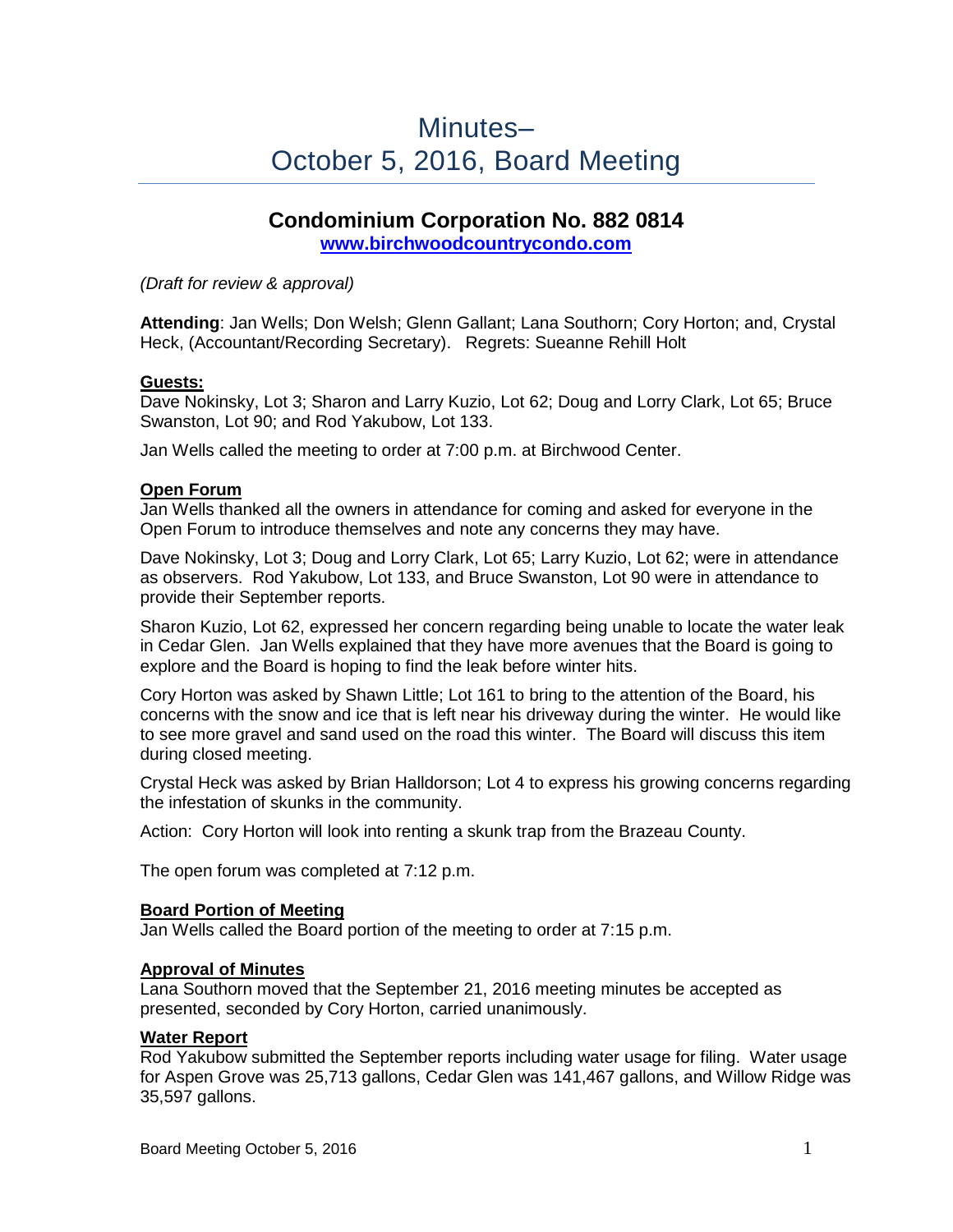## **Site Services**

Bruce Swanston handed in his September report. Bruce Swanston asked permission to purchase another jerry can to get some diesel fuel to use for winter fuel. UFA suggested that winter fuel is not available till first week in November. The three planks on the Bridge deck will be replaced in the spring; and the repairs to the SW corner of the Bridge will also be completed in the spring. Action: Glenn Gallant will obtain three quotes for this job. Glenn Gallant reported that there have been 5 electrical boxes replaced and two more electrical boxes are on order. Glenn Gallant is concentrating on replacing the light boxes that are in the greatest need of replacement. Bruce Swanston will monitor the ice and snow down near Lot 161 over the winter. The Board will follow up with Shawn Little over the winter to verify that his concerns are being addressed.

## **Financial Report**

Crystal Heck handed out a copy of the August financial reports and went through the accounts receivable on the books as of October 5, 2016. Crystal Heck has not completed refunds for the small credits. Action: Crystal Heck will prepare a list and have cheques out to owners before October 25, 2016.

Crystal Heck will send a copy of the account for maintenance common property expenses to Jan Wells so she can go through the costs to date; and Crystal Heck will also provide Jan Wells with an up to date accounts receivable report as soon as possible. Jan Wells received the final invoice for grass cutting and it was \$1.958 under budget this season.

## **Brazeau County Liaison**

Cory Horton has not received any emails or updates from Brazeau County since the last meeting. Action: Cory Horton will inquire why the Condominium Corporation has not received copies of Development Permits issued by Brazeau County.

## **Old Business**

#### **Water Leak in Cedar Glen**

The contractor that came out to on September  $22<sup>nd</sup>$  was unsuccessful in isolating the source of the water leak. After some discussion it was decided that the Board will look into installing shut-off valves in order to pin point leak. Action: Don Welsh will follow up with Rod Yakubow; and together with Cory Horton and Glenn Gallant, will determine the locations and number of shut-off valves would be required.

## **Golf Cart Awareness Signs**

Don Welsh has posts for the three signs. Action: Bruce Swanston, Jan Wells, and Don Welsh will decide where these signs will be placed and will complete this task as soon as possible.

#### **Culverts**

Additional culverts have been cleared, Action: Glenn Gallant will verify with Bruce Swanston that all the culverts are open.

#### **Drainage, Lot 103**

Action: Glenn Gallant and Cory Horton will contact Bob Kornelson before as soon as possible to discuss the drainage issue.

## **Culvert, Lot 104**

Action: Cory Horton now has contact information for the owner, and is now able to call the owner to discuss the problem with the culverts.